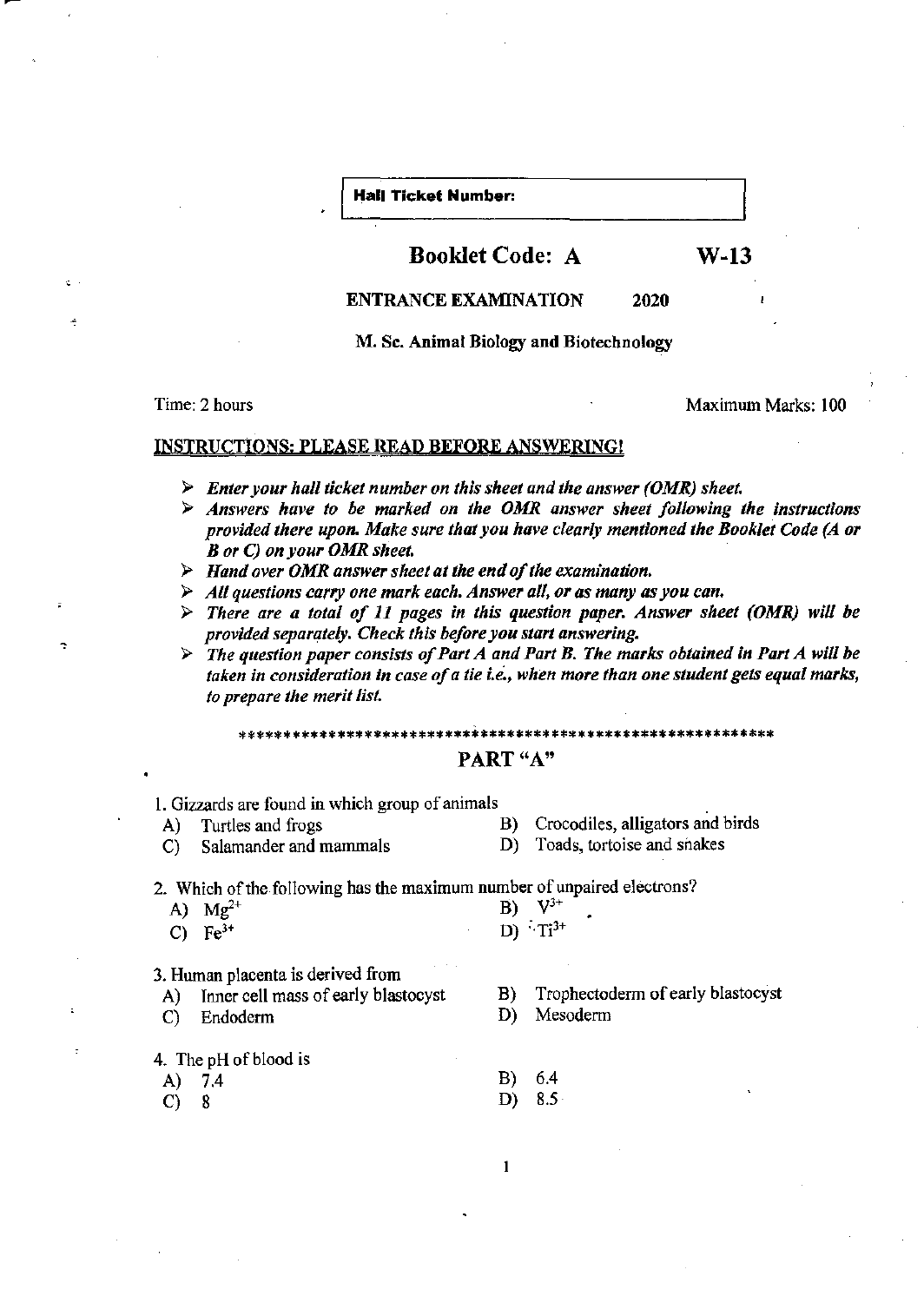$\omega$ -13

Booklet code: A

| A)<br>$\mathcal{C}$ | 5. Alkaline hydrolysis of oils and fats is called<br>Saponification<br>Diazotisation | B)<br>D) | Fermentation<br>Rancidification                                                               |
|---------------------|--------------------------------------------------------------------------------------|----------|-----------------------------------------------------------------------------------------------|
|                     | 6. Haplontic life cycle is seen in which one of the following plants                 |          | $\pmb{\mathfrak{f}}$                                                                          |
|                     | A) Funaria                                                                           | B)       | Fucus                                                                                         |
| C)                  | Marchantia                                                                           | D)       | Chlamydomonas                                                                                 |
|                     | 7. Phalloidin affects which of the following structures                              |          |                                                                                               |
|                     | A) Intermediate filaments                                                            | B)       | Collagen fibers                                                                               |
| $\mathbf{C}$        | Microfilaments                                                                       | D)       | Microtubules                                                                                  |
|                     | 8. Trypsin is active in  pH range                                                    |          |                                                                                               |
|                     | A) $4.5$ to 5.5                                                                      | B)       | $6.0 \text{ to } 7.0$                                                                         |
|                     | C) $7.5$ to 8.5                                                                      |          | D) 2.5 to 3.5                                                                                 |
|                     | 9. The scientist Claude Bernard is known for his concept on                          |          |                                                                                               |
|                     | A) Autophagy                                                                         | B)       | Homeostasis                                                                                   |
|                     | C) Cell-cell communication                                                           | D)       | Hormonal feed back                                                                            |
|                     | 10. Randomness or disorder increases in the order                                    |          |                                                                                               |
|                     | A) $Gas \rightarrow liquid \rightarrow solid$                                        | B)       | Gas->solid->liquid                                                                            |
|                     | C) Solid->liquid->gas                                                                | D)       | Liquid- $\rightarrow$ solid $\rightarrow$ gas                                                 |
|                     | 11. The genome of Corona virus is                                                    |          |                                                                                               |
| A)                  | RNA, positive strand                                                                 | B)       | RNA, negative strand                                                                          |
| $\mathcal{O}$       | Diploid RNA                                                                          | D)       | Linear DNA                                                                                    |
|                     | 12. Carbonyl chloride reacts with ammonium to give                                   |          |                                                                                               |
| A)                  | Acetone                                                                              | B)       | Urea                                                                                          |
| C)                  | Chloroform                                                                           | D)       | Acetamide                                                                                     |
|                     | 13. Which of the following host is used for producing commercial hepatitis B vaccine |          |                                                                                               |
| A)                  | Pichia pastoris                                                                      | B)       | Escherichia coli                                                                              |
| $\mathbf{C}$        | <b>Bacillus</b> subtilis                                                             | D)       | CHO cells                                                                                     |
|                     | without any mating. This process is known as                                         |          | 14. In some scale insects, parthenogenesis occurs in which only female offspring are produced |

- **A) Apomixis B) Automixis D) Gynogenesis**
- C) Thelytoky

 $\overline{\phantom{a}}$ 

 $\ddot{2}$ 

 $\frac{1}{2}$  .

l,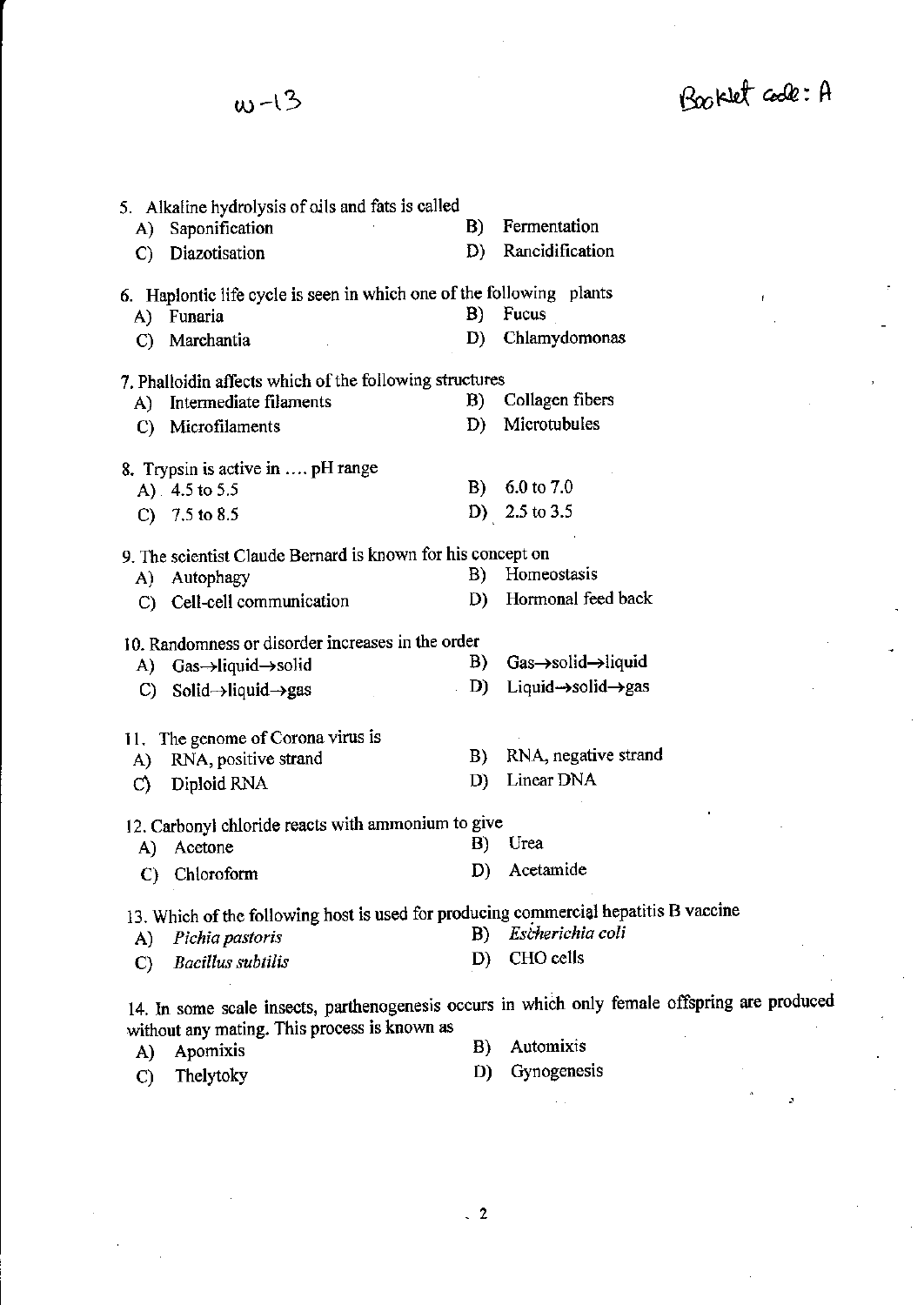$W - 13$ 

l.

 $\sim$   $\sim$ 

 $\mathcal{L}^{\pm}$ 

 $\tau$ 

 $\ddot{\phantom{a}}$ 

 $\dot{\gamma}$ 

 $\mathbf{r}$ 

 $\hat{\mathcal{L}}$ 

 $\sim$ 

Booklet code: A

 $\frac{1}{2}$ 

 $\frac{1}{2}$ 

|              | 15. Cyanide inhibits                                                                       |            |                                                                                                                         |
|--------------|--------------------------------------------------------------------------------------------|------------|-------------------------------------------------------------------------------------------------------------------------|
|              | A) NADH dehydrogenase                                                                      | <b>B</b> ) | Succinate dehydrogenase                                                                                                 |
|              | C) Cytochrome c oxidase                                                                    | D)         | ATP synthase                                                                                                            |
|              | 16. Which one of the following is not a normal constituent of urine                        |            |                                                                                                                         |
| A)           | NaCl                                                                                       | B)         | Albumin<br>ŧ                                                                                                            |
|              | C) Urea                                                                                    | D)         | Uric acid                                                                                                               |
|              | 17. Klenow enzyme lacks                                                                    |            |                                                                                                                         |
|              | A) 5'3' exonuclease activity                                                               |            | B) $3'5'$ exonuclease activity                                                                                          |
|              | C) $5'3'$ polymerase activity                                                              | D)         | Proof reading activity                                                                                                  |
|              | 18. Synepitheliochorial form of placentation is usually seen in                            |            |                                                                                                                         |
|              | A) Primates                                                                                | B)         | Rodents                                                                                                                 |
|              | C) Ruminants                                                                               | D)         | Carnivores                                                                                                              |
|              | 19. Acetic acid undergoes reduction with LiAlH <sub>4</sub> to give                        |            |                                                                                                                         |
|              | A) Ethanol                                                                                 |            | B) Ethane                                                                                                               |
| C)           | Ethyne                                                                                     | D)         | Ethanal                                                                                                                 |
|              | 20. The type of cleavage in mammalian embryo is described as                               |            |                                                                                                                         |
|              | A) Unequal cleavage                                                                        |            | B) Rotational cleavage                                                                                                  |
|              | C) Radial cleavage                                                                         |            | D) Planar cleavage                                                                                                      |
|              | 21. In mammals, one of the following vitamins is required in amino group transfer reaction |            |                                                                                                                         |
|              | A) Riboflavin                                                                              | B)         | Pantothenic acid                                                                                                        |
|              | C) Folic acid                                                                              | D)         | Pyridoxine                                                                                                              |
|              | A) Depletion of ATP                                                                        | <b>B</b> ) | 22. Rigor mortis, a condition characterized by stiffened muscles in a dead vertebrate is due to<br>Depletion of NADPH · |
|              | Excess accumulation of ATP                                                                 | D)         | <b>Excess accumulation of NADPH</b>                                                                                     |
| C)           |                                                                                            |            |                                                                                                                         |
| A)           | 23. Which of the following is present at the time of cracking of hydrocarbons?<br>Copper   | B)         | Zeolite                                                                                                                 |
|              |                                                                                            |            |                                                                                                                         |
|              | C) Nickle                                                                                  |            | D) Molybdenum                                                                                                           |
|              | 24. The World Environment day is celebrated on                                             |            |                                                                                                                         |
|              | A) $3rd March$                                                                             | B)         | 7 <sup>th</sup> April                                                                                                   |
| $\mathbf{C}$ | $5th$ June                                                                                 | D)         | 16 <sup>th</sup> October                                                                                                |
|              | 25. Which of the following is an inhibitor of RNA polymerase?                              |            |                                                                                                                         |
| A)           | Amoxicillin                                                                                | B)         | Tetracyclin                                                                                                             |
| $\mathbf{C}$ | Rifampicin                                                                                 | D)         | Polymixin B                                                                                                             |

3

 $\ddot{\phantom{a}}$ 

 $\sim$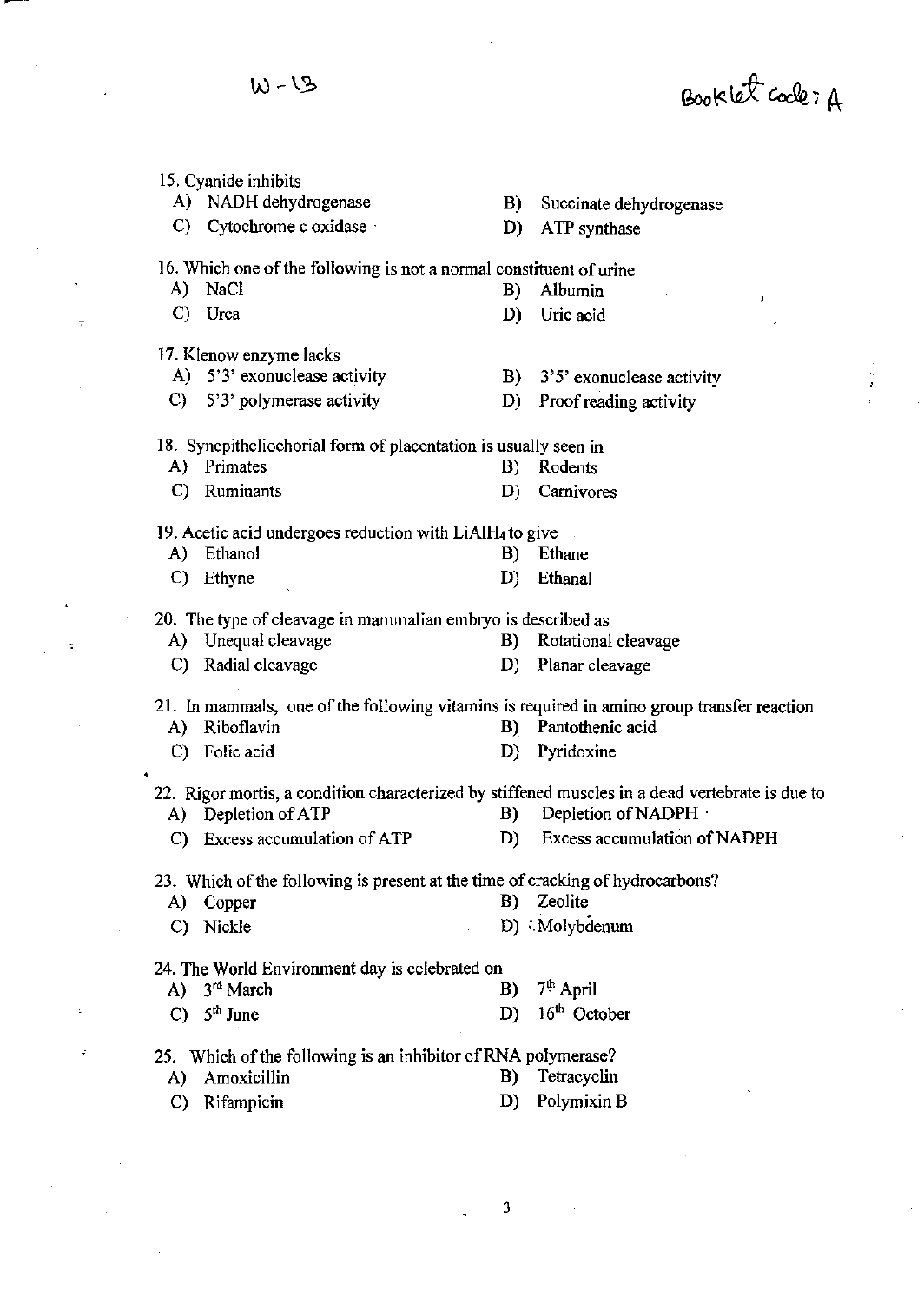Booklet code: A

 $\begin{aligned} \frac{d\mathbf{r}}{dt} = \frac{1}{2} \mathbf{r} \mathbf{r} \end{aligned}$ 

 $\frac{1}{2}$ 

# $W - 13$

 $\mathcal{A}_\mathcal{A}$ 

### **PART "B"**

|                                                                               | 26. Circadian rhythms in mammals are regulated by                        |            |                        |  |  |  |
|-------------------------------------------------------------------------------|--------------------------------------------------------------------------|------------|------------------------|--|--|--|
| A).                                                                           | Melatonin                                                                | B)         | Acetylcholine          |  |  |  |
|                                                                               | C) Dopamine                                                              | D)         | Thyroxine              |  |  |  |
|                                                                               | 27. The SI unit of pressure is                                           |            |                        |  |  |  |
| A)                                                                            | Atm                                                                      | B)         | Joule                  |  |  |  |
| $\mathbf{C}$                                                                  | Pascal                                                                   | D)         | Torr                   |  |  |  |
| 28. Which is the most primitive group of algae?                               |                                                                          |            |                        |  |  |  |
| A)                                                                            | Blue green algae                                                         | B)         | Red algae              |  |  |  |
|                                                                               | C) Brown algae                                                           | D)         | Green algae            |  |  |  |
| 29. Which of the following catalyst is used during the hydrogenation of oils? |                                                                          |            |                        |  |  |  |
| A)                                                                            | Mo                                                                       | B)         | Ni                     |  |  |  |
| $\mathcal{C}$                                                                 | Pt                                                                       | D)         | Fe                     |  |  |  |
|                                                                               | 30. Human beings can hear range of sound frequency                       |            |                        |  |  |  |
| A)                                                                            | Between 20-20,000 Hertz                                                  | $\bf{B}$ ) | Between 10-1000 Hertz  |  |  |  |
| C)                                                                            | Between 10-100 Hertz                                                     | D)         | Below 20 Hertz         |  |  |  |
|                                                                               | 31. Pattern recognition receptors (PRRs) primarily bind to               |            |                        |  |  |  |
| A)                                                                            | Cytokines                                                                | B)         | Hormones               |  |  |  |
| C)                                                                            | Unmethylated CpG DNA                                                     | D)         | Chemokines             |  |  |  |
|                                                                               | 32. Among these, one of the following does not belong to adenohypophysis |            |                        |  |  |  |
|                                                                               | A) Pars distalis                                                         | B)         | Pars nervosa           |  |  |  |
|                                                                               | C) Pars intermedia                                                       | D)         | Pars tuberalis         |  |  |  |
|                                                                               | 33. Gynecomastia is caused by                                            |            |                        |  |  |  |
| A)                                                                            | Hypothyroidism                                                           | B)         | Acromegaly             |  |  |  |
| C)                                                                            | Cigarette smoking                                                        | D)         | Alcoholism             |  |  |  |
|                                                                               | 34. Effect of temperature on viscosity is explained by                   |            |                        |  |  |  |
| A)                                                                            | Hole theory                                                              | B)         | Arrhenius theory       |  |  |  |
| C)                                                                            | Collision theory                                                         | D)         | Adsorption theory      |  |  |  |
| 35. Which of the following is related to silviculture                         |                                                                          |            |                        |  |  |  |
| A)                                                                            | Culture of Hilsa                                                         | B)         | Culture of silver carp |  |  |  |
|                                                                               |                                                                          |            |                        |  |  |  |
| $\mathbf{C}$                                                                  | Culture of silkworms                                                     | D)         | Culture of forest      |  |  |  |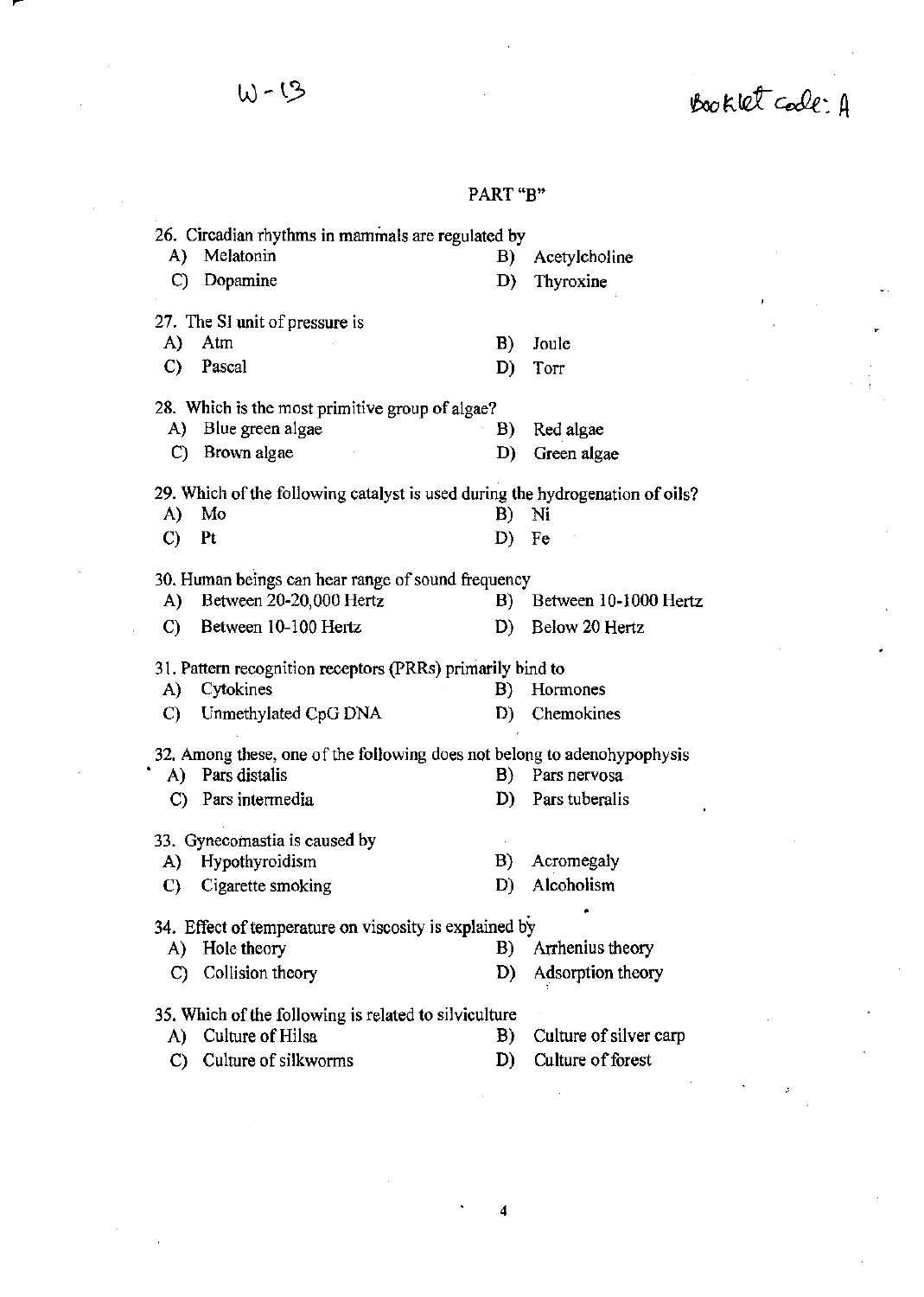**36. Plant species with a wide range of genetic distribution evolve into a local population known**  as A) Ecotype **C) Population 37. Example of ecotone is**  A) Desert C) Marshland B) Ecosystem D) **Biome**  B) Forest D) River **38. Which one of the following secreted by thyroid gland is a main marker of disorders that are accompanied by systemic inflammation and sepsis?**  A) Parathyrin B) Thyroxine **C) Procalcitonin D) Triiodothyroxine 39. The vitamin that is derived from cholesterol is**  A) Vitamin A B) Vitamin B12 C) Vitamin D D) Vitamin K **40. Which** of the **following poisonous gas is fanned when chlorofonn is exposed to light and air'?**  A) Chlorine B) Carbon monoxide C) Phosgene D) Mustard gas **41. Alveolar cells** of the **lungs arise from which one** of the **following layers?**  A) Endoderm B) Mesoderm C) Ectoderm D) Endoderm and ectoderm **42. Cervical cancer is caused by .A) Epstein-Barr virus C) Hetpesvirus B) Papillomavims D) Corona virus 43. Annexin V is used to study which** of the **following process A) Necrosis B) Apoptosis**  C) Cell Cycle D) Mitochondrial membrane potential **44. Complete transection** of pituitary **stalk would** resu\~ **in the deficiency of ALL except**  A) Triiodothyronine B) Estradiol C) Cortisol D) Aldosterone **45. Molality of 40% (by mass of solution) urea solution is**  A) 0.4 B) 0.6 C) 11.11 D) 0.167

W-13

Booklet Code: A

5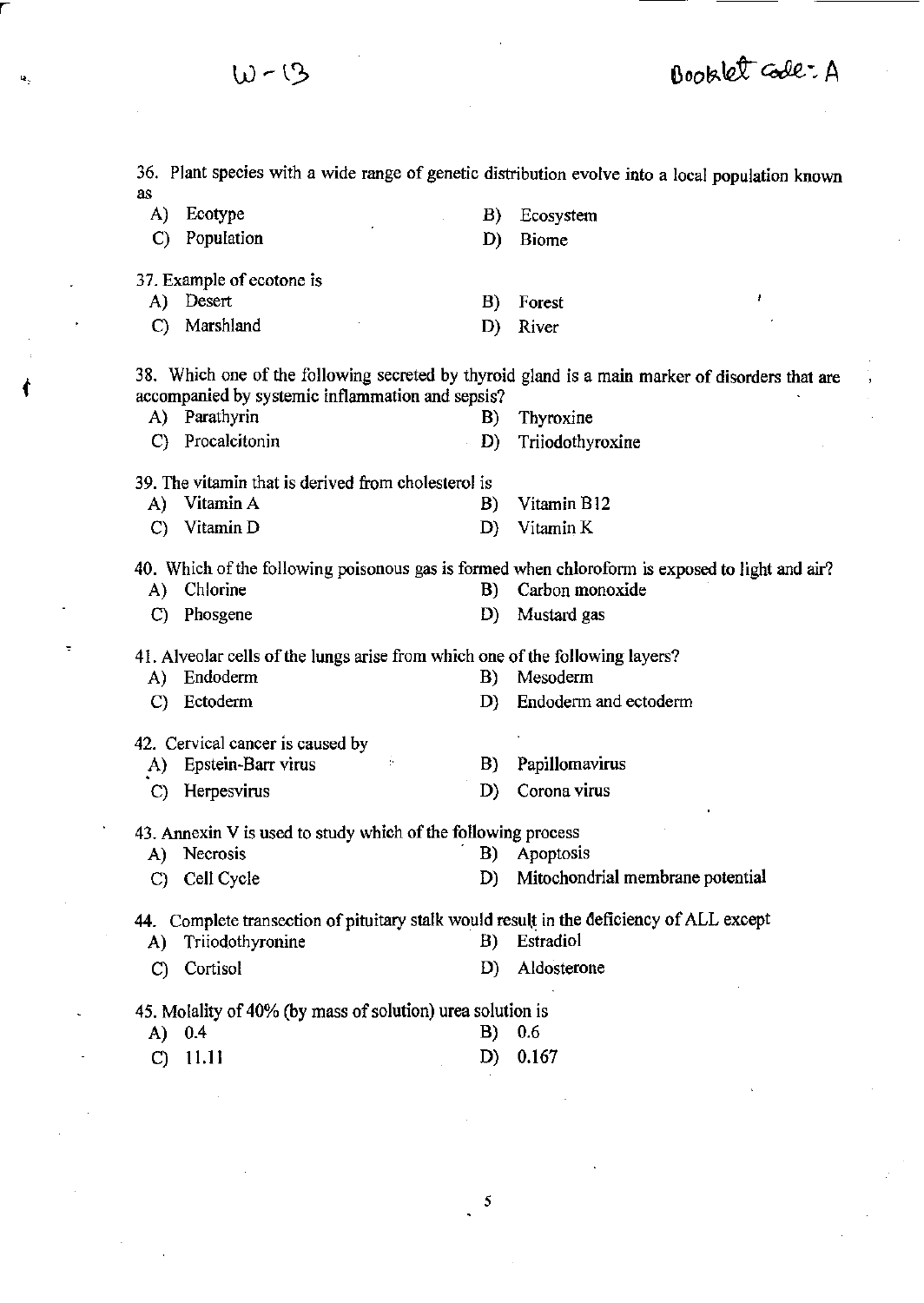| W-13                                                                                                                                                                                                                                                                    | Booklet Code: A                                                                                                                                                                      |
|-------------------------------------------------------------------------------------------------------------------------------------------------------------------------------------------------------------------------------------------------------------------------|--------------------------------------------------------------------------------------------------------------------------------------------------------------------------------------|
| 46. One of the following statements holds true for a DNA vaccine<br>A) DNA encodes an antibody protein<br>against a specific antigen which<br>would act against the pathogen<br>C) DNA encodes pathogen DNA which<br>stimulates antibodies against DNA<br>of a pathogen | DNA encodes a pathogenic antigenic<br>B)<br>protein which would stimulate the<br>production of antibodies<br>DNA codes for nuclease which<br>D)<br>specifically cleaves pathogen DNA |
| 47. A living connecting link that provides evidence for organic evolution is<br>A) Archeopteryx between reptiles and<br>mammals<br>billed platypus<br>C)<br>Duck<br>between<br>reptiles and mammals                                                                     | B) Lung fish between pisces and reptiles<br>D)<br>Sphenodon between reptiles and birds                                                                                               |
| 48. Phenol red has a pH range of<br>A) 6.4 to 8.2<br>$C)$ 3.1 to 4.6                                                                                                                                                                                                    | 1.2 to 2.8<br>B)<br>9.3 to 10.5<br>D)<br>49. A mutation that results in substitution of one base for another in the protein coding                                                   |
| sequence of a gene such that the produced amino acid sequence is not modified is known as<br>A) Nonsense mutation<br>C) Synonymous mutation                                                                                                                             | Missense mutation<br>B)<br>Non-synonymous mutation<br>D)                                                                                                                             |
| 50. Decomposers that specifically act on the fecal matter of other organisms are called as<br>Heterophagic<br>A)<br>C) Coprophagic<br>51. Pulse-chase labeling is to determine                                                                                          | Allophagic<br>B)<br>Paraphagic<br>D)                                                                                                                                                 |
| A) Fate of protein synthesis<br>Rate of DNA synthesis<br>C)<br>52. Vinegar has  percentage of acetic acid                                                                                                                                                               | Rate of cell proliferation.<br>B)<br>Rate of cell death<br>D)                                                                                                                        |
| 5%<br>A)<br>$\mathbf{C}$<br>0.5%<br>53. Nucleotides have a nitrogenous base attached to a sugar at the                                                                                                                                                                  | 2.5%<br>B)<br>$1\%$<br>D)                                                                                                                                                            |
| A) 5' carbon<br>3' carbon<br>C)<br>54. The enzyme that catalysis the formation of estrogens from androgen precursors is                                                                                                                                                 | $2^{\circ}$ carbon<br>B)<br>l' carbon<br>D)                                                                                                                                          |
| CYP11<br>A)<br>CYP17<br>C)                                                                                                                                                                                                                                              | <b>CYP21</b><br>B)<br>CYP19<br>D)<br>£                                                                                                                                               |

6

 $\ddot{\phantom{0}}$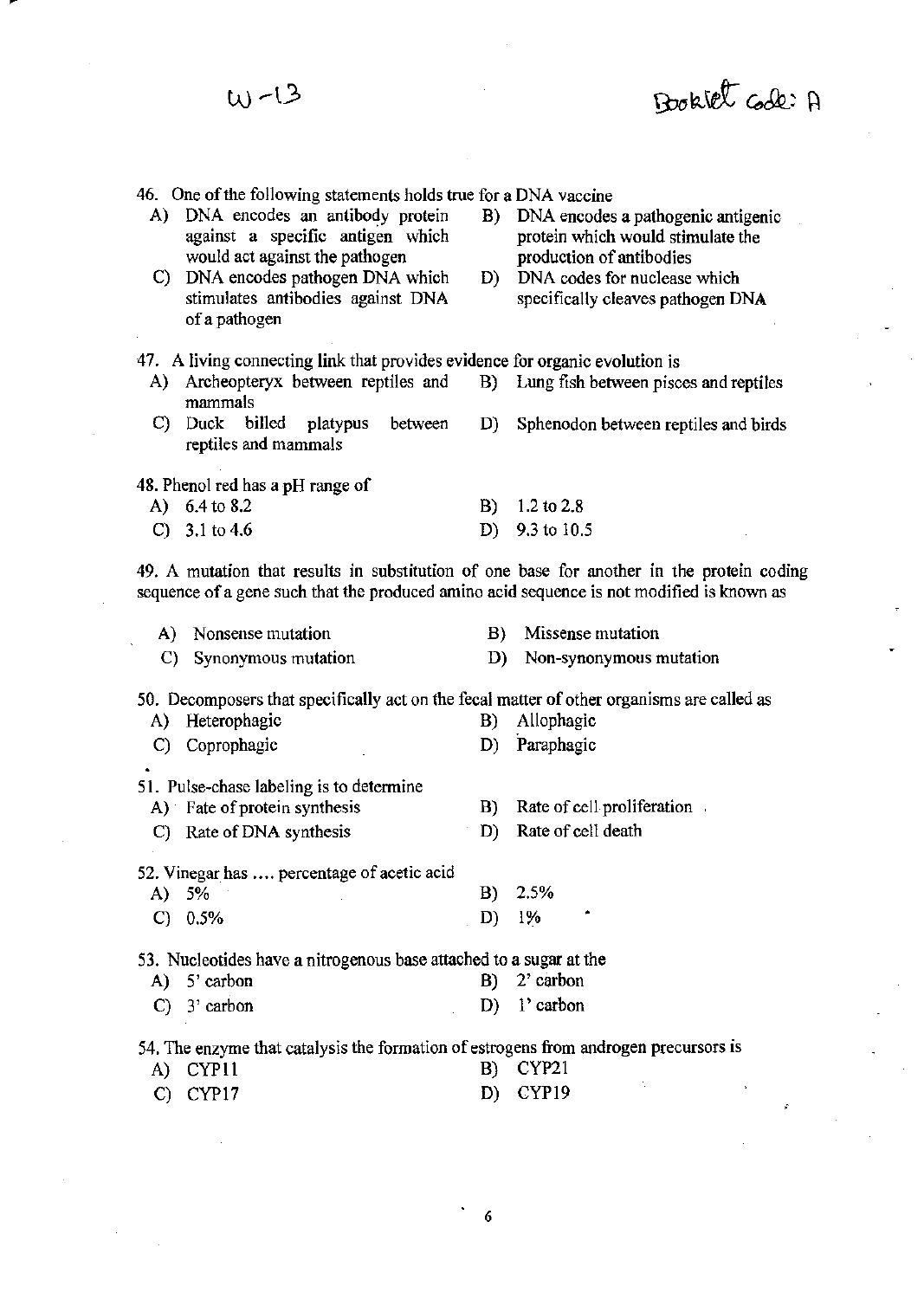Booklet Code: A  $W - 13$ 55. A sigmoid shaped curve is obtained due to the cooperative binding of  $O<sub>2</sub>$  with A) Immunoglobulin B) Myoglobin C) Haemoglobin D) Albumin 56. The Michaelis-Menton equation relates the rate of an enzyme-catalyzed reaction to<br>A) Substrate concentration B) Product concentration A) Substrate concentration B) C) Activation energy D) Inhibitor concentration 57. The volwne of gas occupied by its one equivalent at S.T.P is A) 22.4 L B) 11.2 L C) 5.6L D) l.OL 58. Meselson-Stahl provided experimental evidence on semiconservative mode of DNA replication. One of the following isotopes was used is their experiment to label the DNA<br>A)  $C^{14}$  B)  $H^3$ A)  $C^{14}$  B) C)  $N^{15}$  D)  $N^{14}$ 59. Which of the following is an antifungal agent? A) Amphotericin B) Tetracycline C) Metronidazole D) Amoxicillin 60. The number of subunits in E. *coli* DNA polymerase I is A) 1 B) 2 C) 3 D) 4 61. Chromosome puffs occur in B) Satellite DNA A) Polytene chromosomes D) Sex chromosomes • C) Lampbrush chromosomes 62. The chlorination of methane to give CCl<sub>4</sub> is an example of A) An electrophilic addition B) A free radical substitution C) An eiectrophilic substitution D) A nucleophilic addition 63. Insecticide DDT is a B) Organochlorine A) Organophosphate D) Organothorium C) Organofluoride 64. The "free testosterone index" is calculated as the ratio of A) Total testosterone/sex hormone B) Sex hormone globulin/total binding globulin testosterone C) Serum testosterone/sex hormone D) Sex hormone binding globulin/serum binding globulin testosterone

7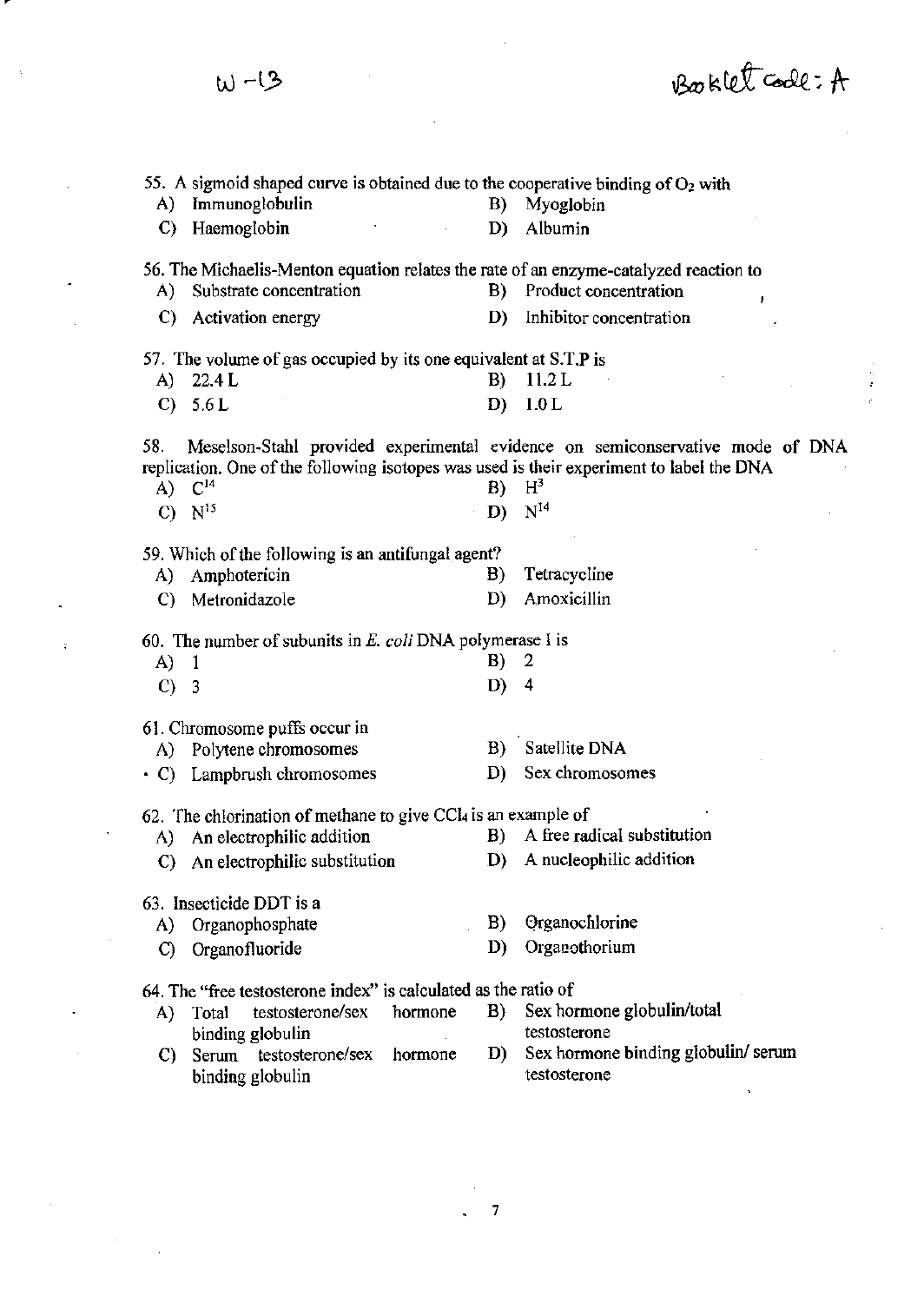**65. Carbon-carbon double bond consists of**  A)  $1 \sigma$ ,  $1 \pi$  bond C)  $2 \sigma$ ,  $2 \pi$  bonds B)  $2 \sigma$ ,  $1 \pi$  bond D) 1  $\sigma$  sigma, 2  $\pi$  bonds **66. Plant cells that undergo programmed cell death become functional**  A) Phloem sieve tube B) Xylem vessel C) Stomatal guard cell D) Root cap cell **67. With regard to dihybrid cross, select the CORRECT statement from the following A) Tightly linked genes on the same B) Genes far apart on the same chromosome show higher chromosome show very few recombinations recombinations C) Tightly linked genes on the same D) Loosely linked genes on the same chromosome show very few chromosome show similar recombinations recombinations as the tightly linked ones 68. Which** of the **following is the most primitive ancestor** of man A) Homo habilis **B**) Ramapithecus punjabicus **C) Australopithecus D) Homo neanderthalensis 69. Which** of the **following is an anti-lipolytic honnone?**  A) Epinephrine B) Glucagon **C) Insulin D) Norepinephrine 70. Jfthere are only 20 individuals left in a population, then as per IUCN, it would be classified in one** of the **following category**  A) Rare C) Critically endangered B) Endangered D) Extinct **71. 2-Butanol is optically active because it contains**  A) An asymmetric carbon B) A plane of symmetry C) A hydroxyl group D) A center of symmetry 72. Removal of RNA polymerase III from nucleoplasm will affect the synthesis of A) mRNA B) rRNA. C) tRNA D) hnRNA **73. RNA polymerase holoenzyme contains five subunits. Which** of the **following subunit contains** 

Booklet Code: A

**helix-turn-helix motif? A) a. subunit B**) *B* subunit

C)  $\beta'$  subunit D)  $\sigma$  factor

いーい

,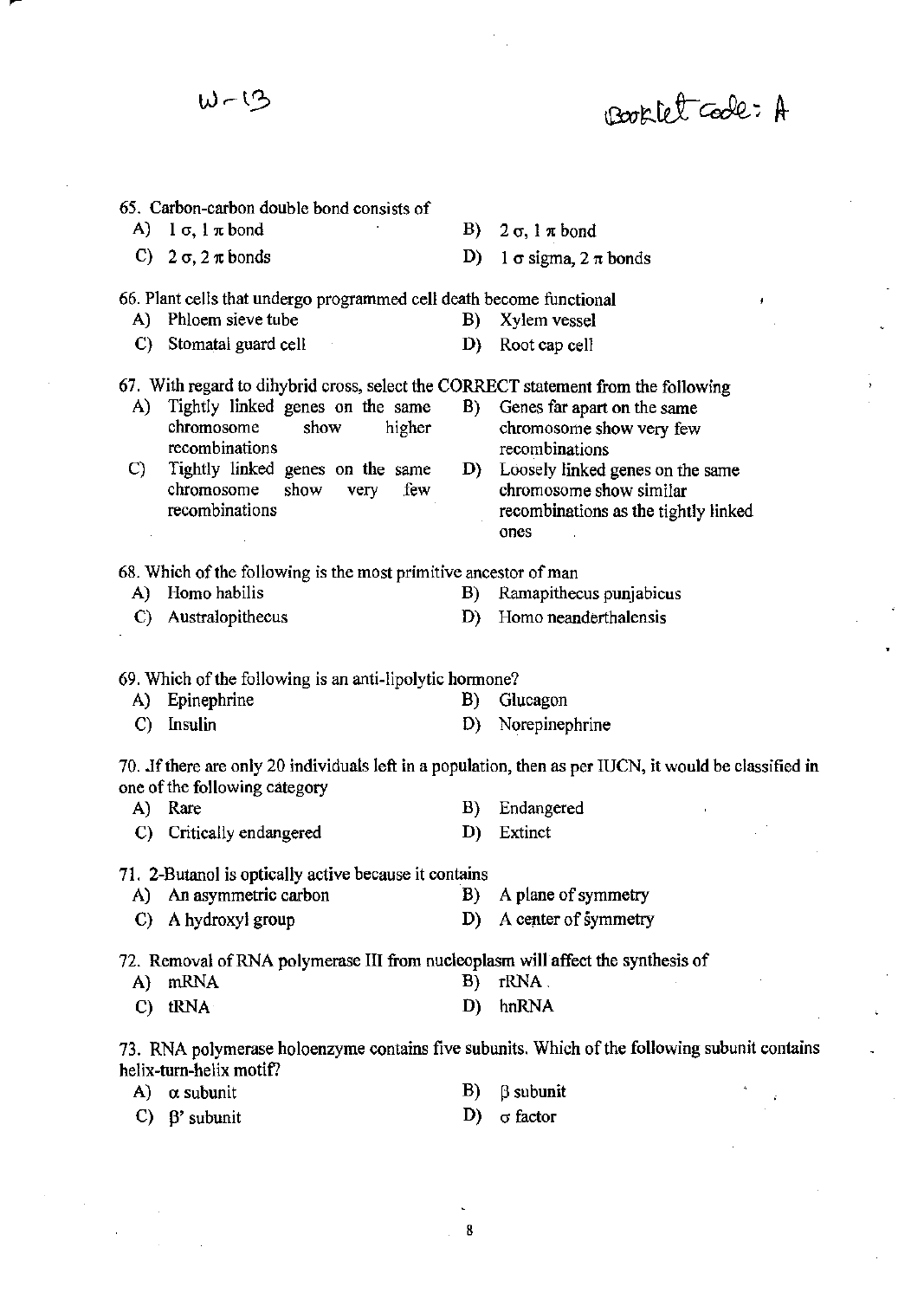|               | W-13                                                                               |               | Booklet Cock: A                                                                                   |  |
|---------------|------------------------------------------------------------------------------------|---------------|---------------------------------------------------------------------------------------------------|--|
|               | 74. X-linked hyper IgM syndrome is characterized by mutations in the gene encoding |               |                                                                                                   |  |
| A)            | CD40 ligand                                                                        |               | B) Rag-1 and Rag-2                                                                                |  |
| $\mathcal{C}$ | FOXN1                                                                              | D)<br>$\cdot$ | FOXC1                                                                                             |  |
|               | 75. Ozonolysis of 2-butyne gives                                                   |               |                                                                                                   |  |
| A)            | Formic acid                                                                        | B)            | Propionic acid                                                                                    |  |
| $\mathcal{C}$ | Acetic acid                                                                        | D)            | ,<br>Butanoic acid                                                                                |  |
|               | 76. Which of the following disease is not linked to lysosomes?                     |               |                                                                                                   |  |
|               | A) Tay-Sach's Disease                                                              |               | B) Pompe's Disease                                                                                |  |
| $\mathbf{C}$  | Marfan Syndrome                                                                    | D)            | Gaucher's Disease                                                                                 |  |
|               | 77. In muscle, the first product generated in the breakdown of glycogen is         |               |                                                                                                   |  |
| A)            | Maltose                                                                            | B)            | UDP-glucose                                                                                       |  |
| $\mathbf{C}$  | Glucose-6-phosphate                                                                | D)            | Glucose-1-phosphate                                                                               |  |
| is called     |                                                                                    |               | 78. The failure of chromosomes to segregate properly in meiosis or mitosis, leading to aneuploidy |  |
|               | A) Centromeric fusion                                                              | B)            | Robertsonian fusion                                                                               |  |
| $\mathbf{C}$  | Nondisjunction                                                                     | D)            | Translocation                                                                                     |  |
|               | 79. Which of the following is a nucleophile                                        |               |                                                                                                   |  |
| A)            | AIC <sub>3</sub>                                                                   | B)            | $H_3O^+$                                                                                          |  |
| $\mathbf{C}$  | BF <sub>3</sub>                                                                    | D)            | CN <sub>1</sub>                                                                                   |  |
|               | 80. Sharks and Rays belong to                                                      |               |                                                                                                   |  |
|               | A) Acanthodii                                                                      |               | B) Osteichthyes                                                                                   |  |
| $\mathbf{C}$  | Actinopterygii                                                                     | D)            | Elasmobranchii                                                                                    |  |
|               | 81. The polyA tail of an mRNA consists of multiple adenine units in the form of    |               |                                                                                                   |  |
|               | Adenosine triphosphate                                                             | B)            | Adenosine diphosphate                                                                             |  |
| A)            |                                                                                    |               |                                                                                                   |  |
| C)            | Adenosine monophosphate                                                            | D)            | Adenosine                                                                                         |  |
|               |                                                                                    |               |                                                                                                   |  |
|               | 82. Clomifene use is related to                                                    | B)            | Infertility in men                                                                                |  |
| A)<br>C)      | Infertility in women<br>Contraception in women                                     | D)            | Contraception in men                                                                              |  |
|               |                                                                                    |               |                                                                                                   |  |
| A)            | 83. The H-C-H bond angle in ethylene is<br>60 degrees                              | B)            | 120 degrees                                                                                       |  |

 $\begin{bmatrix} 9 \end{bmatrix}$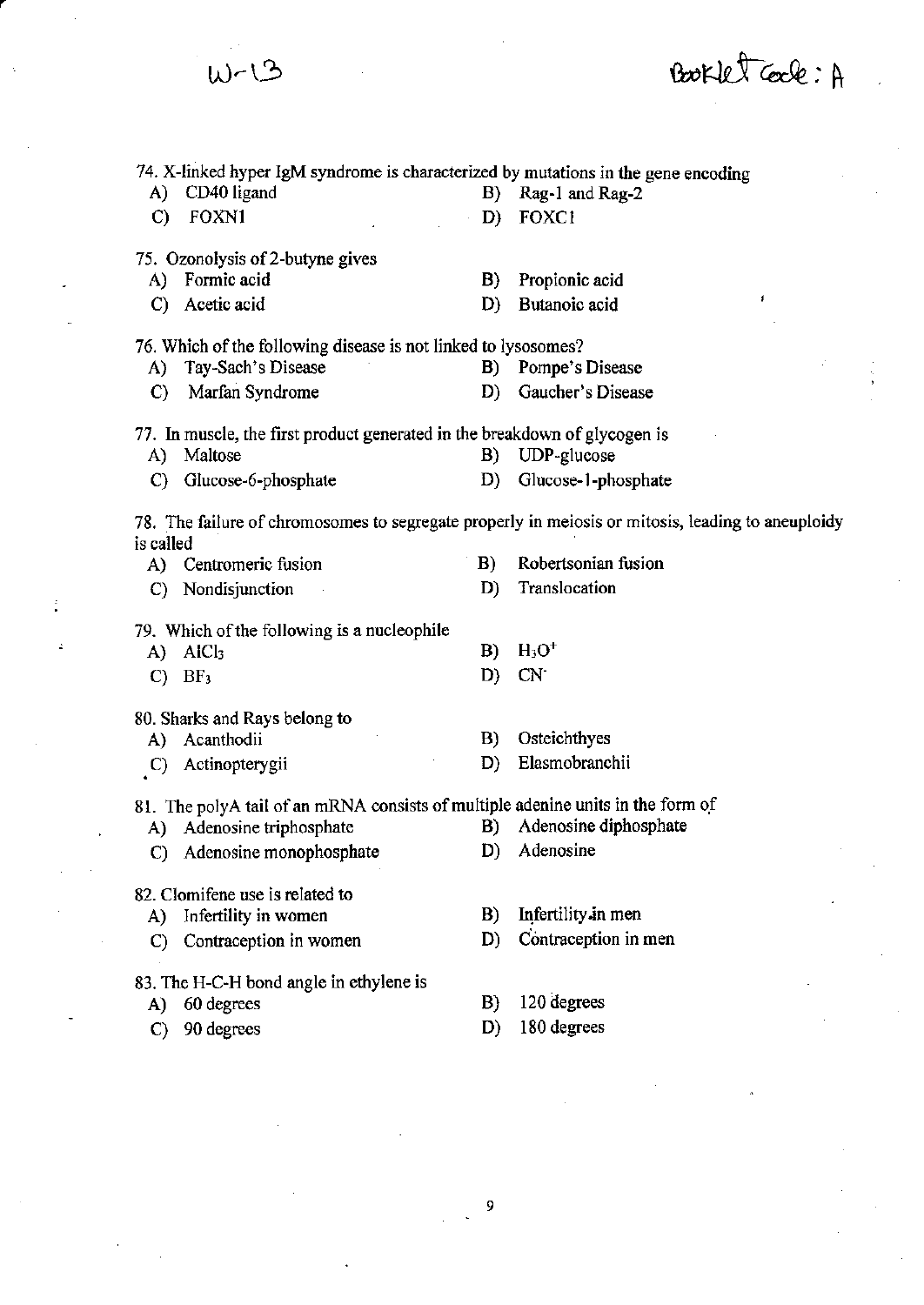84. A child disturbs a wasp nest, is stung repeatedly, and goes into shock within minutes, manifesting respiratory failure and vascular collapse. This is most likely due to A) Systemic anaphylaxis B) Serum sickness C) Arthus reaction D) Cytotoxic hypersensitivity 85. In which of the following conditions, the realized niche exceeds over the fundamental niche? A) Competition B) Amensalism C) Commensalism D) Mutualism 86. Prostaglandins and leukotrienes are the bioactive lipids playing role in the regulation of inflammation. These are formed from one of the following fatty acids A) Oleic acid B) Arachidic acid C) Palmitoleic acid D) Arachidonic acid 87. Poly ADP-ribose polymerase is needed for the repair of A) Single stranded DNA breaks B) Double stranded DNA breaks C) Double stranded RNA breaks D) Ribose sugar break 88. How many isomers are possible for heptane? A) 9 B) 10 C) 11 D) 12 '89. Aminopterin, present in HAT medium used in the production of hybridoma, blocks A) DNA polymerase B) Thymidine kinase C) Dihydrofolate reductase D) Thymidine phosphatase 90. Bulbourethral glands are found in all, EXCEPT A) Dogs B) Cats C) Swines D) Bulls 91. In plants, the function of plasmodesmata is similar to A) Tight junctions B) Gap junctions C) Desmosomes D) Adherens junctions 92. The depletion of the ozone layer is caused by . A) Nitrous oxide B) C) Chlorofluorocarbons D) Carbon Monoxide Methane 93. Bacterial pathogen present in atherosclerotic plaque is A) *Porphyromonos gingivalis* **B**) C) *Chlamydia Pneumoniae* D) *Salmonella*  94. Baeyer's reagent is A) Dilute KMnO<sub>4</sub> B)  $HCl + ZnCl<sub>2</sub>$ Pseudomonas aeruginosa *enterica* 

Booklet Code: A

C) Br<sub>2</sub> in CCl<sub>4</sub>

 $W<sub>13</sub>$ 

10

 $D)$  NH<sub>2</sub>HN<sub>2</sub>